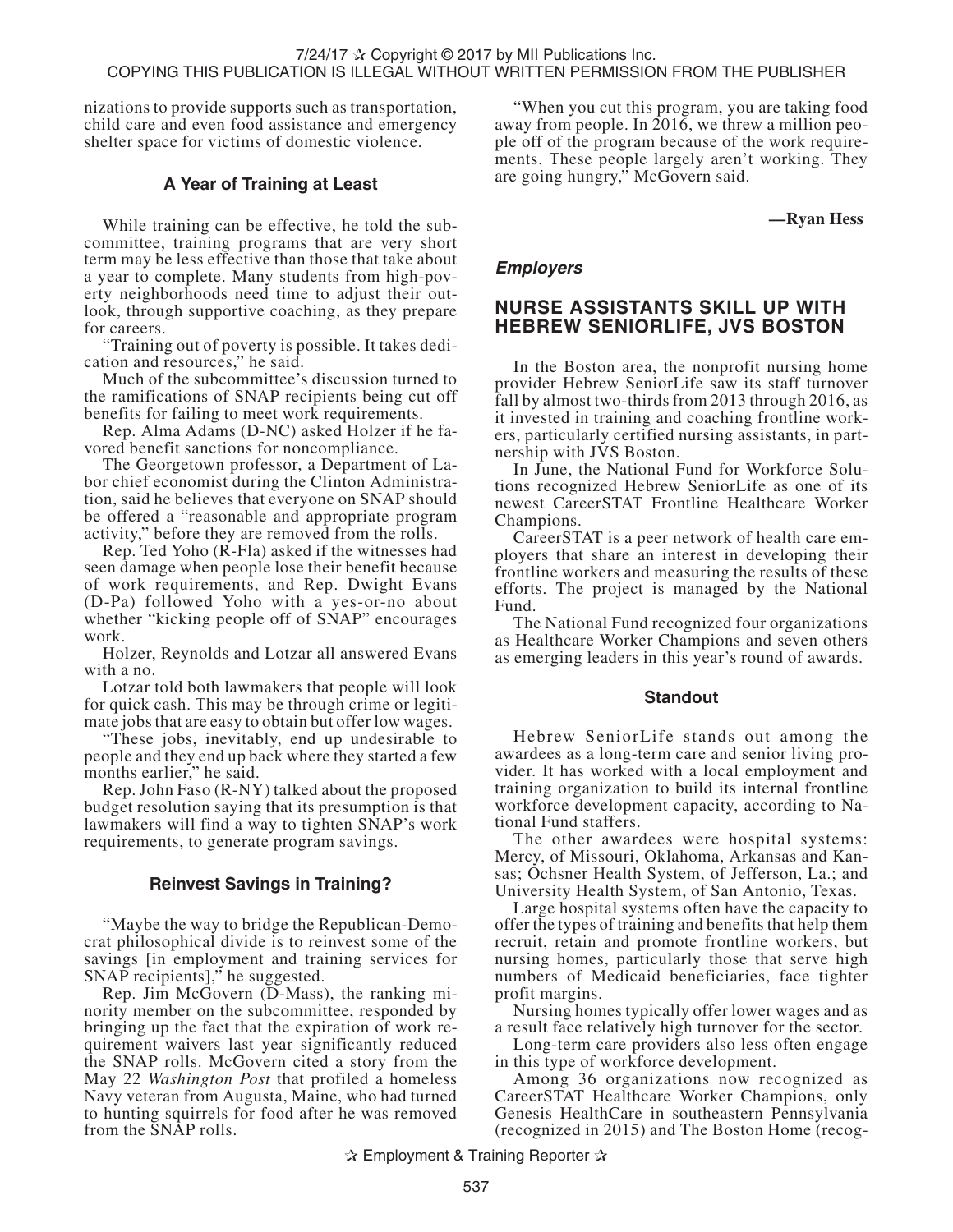nized this year as an emerging leader) are also fo- cused on long-term care.

According to the Bureau of Labor Statistics Occu- pational Outlook Handbook, the average hourly wage of CNAs employed by hospitals was \$14.35, as of May 2016. That is 16 percent more than the \$12.37 average wage of CNAs at retirement and as- sisted living facilities. Skilled nursing care facilities paid \$12.79.

These are national figures. The average wages of all CNAs in the Boston metropolitan area were sig- nificantly higher, at \$15.30.

"Hebrew SeniorLife understands that the more opportunities we offer our employees to expand their professional education and deepen their skill sets, the more consistently we can provide the high-<br>est possible care for seniors throughout HSL's con-<br>tinuum of care. HSL is committed to supporting pro-<br>fessional advancement for all of our employees, in-<br>cluding our p primary point of contact for our seniors," HSL Chief Executive Lou Woolf said in a statement.

Patient care associate is the job title the organiza-<br>tion uses for CNAs.

HSL has about 2,600 employees across nine facilities, caring for about 3,000 residents and patients. About 900 of the organization's workers are patient care associates.

HSL develops the skills of these workers through several initiatives.

## **Tuition Help, Scholarships**

All staff have access to partial tuition assistance. More than 100 patient care associates used the benefit in 2016.

A small number of full scholarships, often funded by private donations, are also available to patient care associates each year. They typically use scholarships to become licensed practical nurses or registered nurses. Fourteen of these scholarships were awarded this year. There have been 36 of these awards over the past five years.

HSL's partnership with JVS Boston goes back about a decade. JVS initially offered English language and computer training courses for HSL workers.

Courses leading to credentials, such as licensed practical nursing and palliative care certificates, have also been provided over the years, according to Mary McDougall, director of professional practice and education at HSL.

Four years ago, with support from the Boston Foundation, HSL and JVS Boston developed a new training program for patient care associates known as Advanced Leadership in Geriatric Care. It is designed as a small step up a career ladder for workers with the most direct contact with nursing home residents.

Advanced Leadership in Geriatric Care runs for 10 weeks. One full day per week, participants are re- leased from their floor duties to attend class.

#### **Listening, Computers**

The curriculum covers topics such as listening, communication, problem solving, leadership and conflict resolution. It also includes some computer instruction, covering basic office skills that help nursing assistants be more effective on their floors. Some examples are creating email distribution lists to reach different types of staff, emailing requests to the maintenance department and making flyers to in- form nursing home residents of coming events, ex- plained Mary Jo Kiepper, the academic and career coach assigned by  $J\tilde{V}\tilde{S}$  to HSL. Kiepper has taught part of this training program.

Graduation from the program lands these frontline workers a new job title — senior patient care associates. This comes with a \$1 per hour raise and more advanced responsibilities, such as orient- ing new coworkers, engaging with residents and their families and serving as a liaison between other patient care associates and managers.

HSL's typical starting wage for a patient care associate who applies with one year of work experience is \$13.75.

Senior patient care associates are offered opportunities to take part in further short-term training, such as lean management, and to serve on staff committees, such as one dedicated to sharing and discussing advances in safe patient handling.

Kiepper has worked as a coach for graduates of the program and found that she spent time helping both frontline managers and the workers figure out their extended responsibilities.

"Not only were these employees new to this position, but this position was really new to the organization," she said.

Graduates of the program are expected to take on quality improvement projects.

## **Bright Idea**

Prince Kuffour, one of HSL's first senior patient care associates, devised a system for labeling and storing wheelchair footrests. This is not inconsequential. During the day, many nursing home residents are helped into wheelchairs so they have some self-mobility. Staff members remove the footrests so residents can walk the chair around their floor as well as wheel their chair with their hands. But when staff members need to move residents from one area to another, pushing the wheelchairs, safety precautions call for replacing the footrests.

Kuffour came up with a color-matched identification and storage system to keep the footrests from being misplaced or put on the wrong wheelchairs, McDougall said.

✰ Employment & Training Reporter ✰